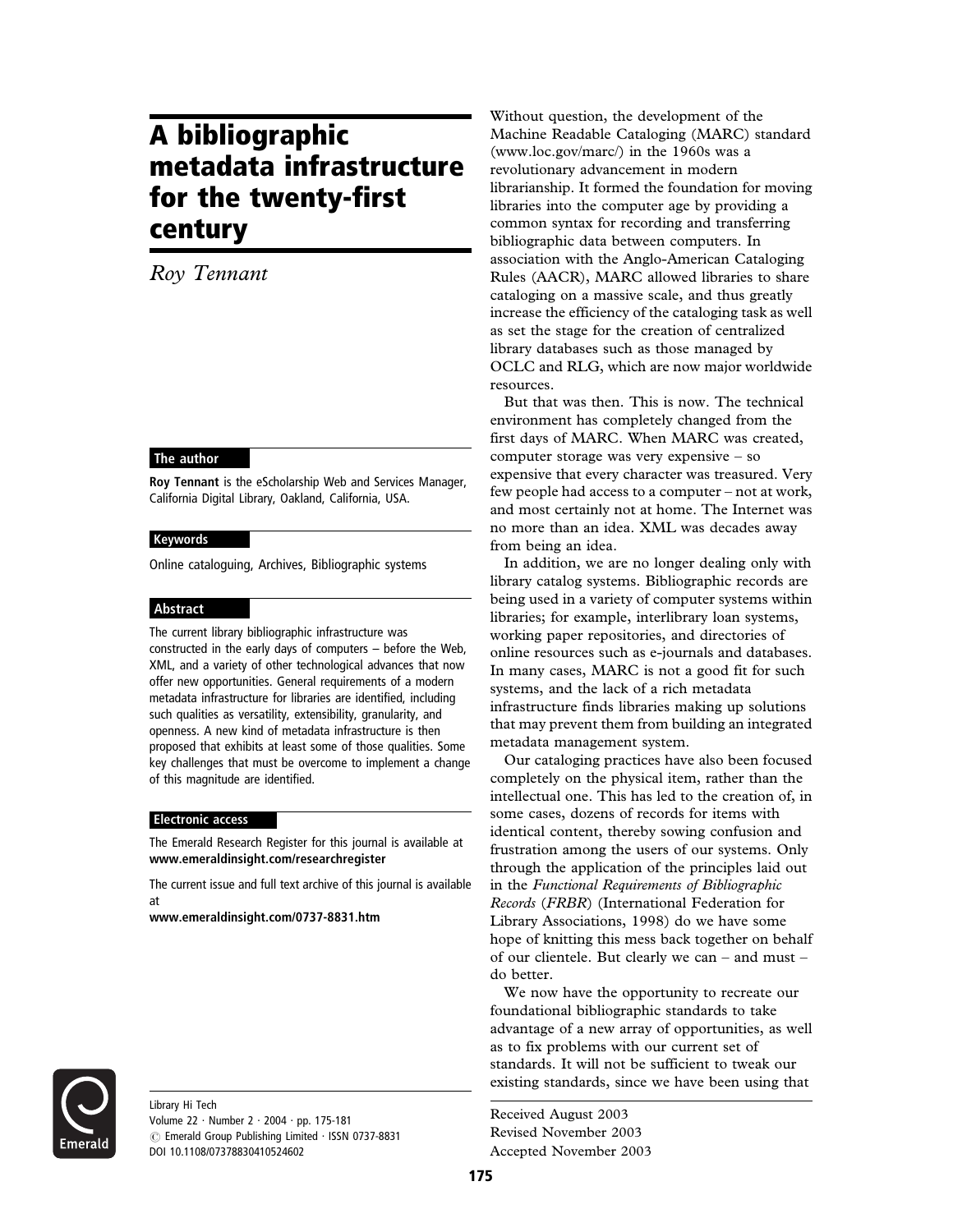method and it is unlikely to provide the scope and scale of change proposed here. We require computer systems, policies, and procedures that allow libraries to create bibliographic metadata, ingest bibliographic metadata from others, make enhancements to it, output it in both complex and simple forms, and do all of this and more with facility and effectiveness. We require a bibliographic metadata infrastructure that likes any metadata it sees, and can easily output simple records when needed, or complex records when called upon to do so.

What I am suggesting is different in scope and structure than is implied by my "MARC must die" column in Library Journal, although I alluded to it in the follow-up "MARC exit strategies" column. What must die is not MARC and AACR2 specifically, despite their clear problems, but our exclusive reliance upon those components as the only requirements for library metadata. If for no other reason than easy migration, we must create an infrastructure that can deal with MARC (although the MARC elements may be encoded in XML rather than MARC codes) with equal facility as it deals with many other metadata standards. We must, in other words, assimilate MARC into a broader, richer, more diverse set of tools, standards, and protocols. The purpose of this article is to advance the discussion of such a possibility.

## Infrastructure requirements

The qualities of the bibliographic metadata infrastructure we require are many, varied, and in some cases, may be in opposition to each other (e.g. simplicity and versatility). Our challenge is therefore not only to build a sophisticated set of standards, protocols, and tools, but also to do it in such a way that it balances competing priorities. When faced with competing priorities, the needs of our users and our ability to serve those needs should weigh heavier in the balance than our needs for ease of implementation or maintenance.

## **Versatility**

A modern metadata infrastructure should be capable of ingesting, merging, indexing, enhancing, and presenting to the user, metadata from a variety of sources describing a variety of objects. A simple example would be accepting an Online Information Exchange (ONIX) record (www.editeur.org/onix.html) for a book in press, then enhancing that record with information from an OCLC record when it becomes available. Formats as simple as unqualified Dublin Core (http://dublincore.org) must be accommodated, as should records in more complex, granular, and qualified formats. We require an infrastructure that can take in any arbitrary set of metadata and be able to do something useful with it.

## **Extensibility**

Our needs today will not be our needs tomorrow; therefore, we need an infrastructure that will allow for extensions to be developed and applied without breaking the whole. There must be room at the edges for experimentation, since it is often through such experimentation that the way forward is demonstrated. Extensibility can also be a problem, however, when it allows for differentiation beyond what can be accommodated by those relying on the infrastructure. Extensibility, therefore, should be crafted to allow metadata consumers to ignore extensions should they wish, without rendering the base metadata unusable. For example, with a metadata record format that allows for multiple, discrete "packages" of metadata within it (e.g. as does the Metadata Encoding and Transmission Standard or METS, see below), if a consumer of such a record wishes to ignore one or more of those packages in favor of others, they can easily do so. A specific example would be a record that has both an ONIX and a MARC or MARC-like package (e.g. Meta Object Description Schema (MODS) (www.loc.gov/Standards/mods/). A library may choose to ignore the ONIX package, while a publisher may choose to do the opposite, and a third party might use both.

## Openness and transparency

To facilitate implementation and extensibility, standards, protocols, and software should be open and transparent as much as possible. Efficiencies of sharing solutions and code can be realized if solutions are offered to others as open source without restrictions that prevent their useful implementation. Transparency is important for potential implementers to see how systems work (e.g. sharing of source code, human-readable metadata formats, etc.).

## Low threshold, high ceiling

We need a metadata infrastructure that will allow as many people and organizations to participate as possible, which means a system that can accommodate simple uses. But that same infrastructure should also support the more complex requirements of those needing a more full-featured system. The challenge will be to architect a system that can accommodate such diversity without needless complication for low threshold users, nor prevent more complex activities for those requiring a high ceiling.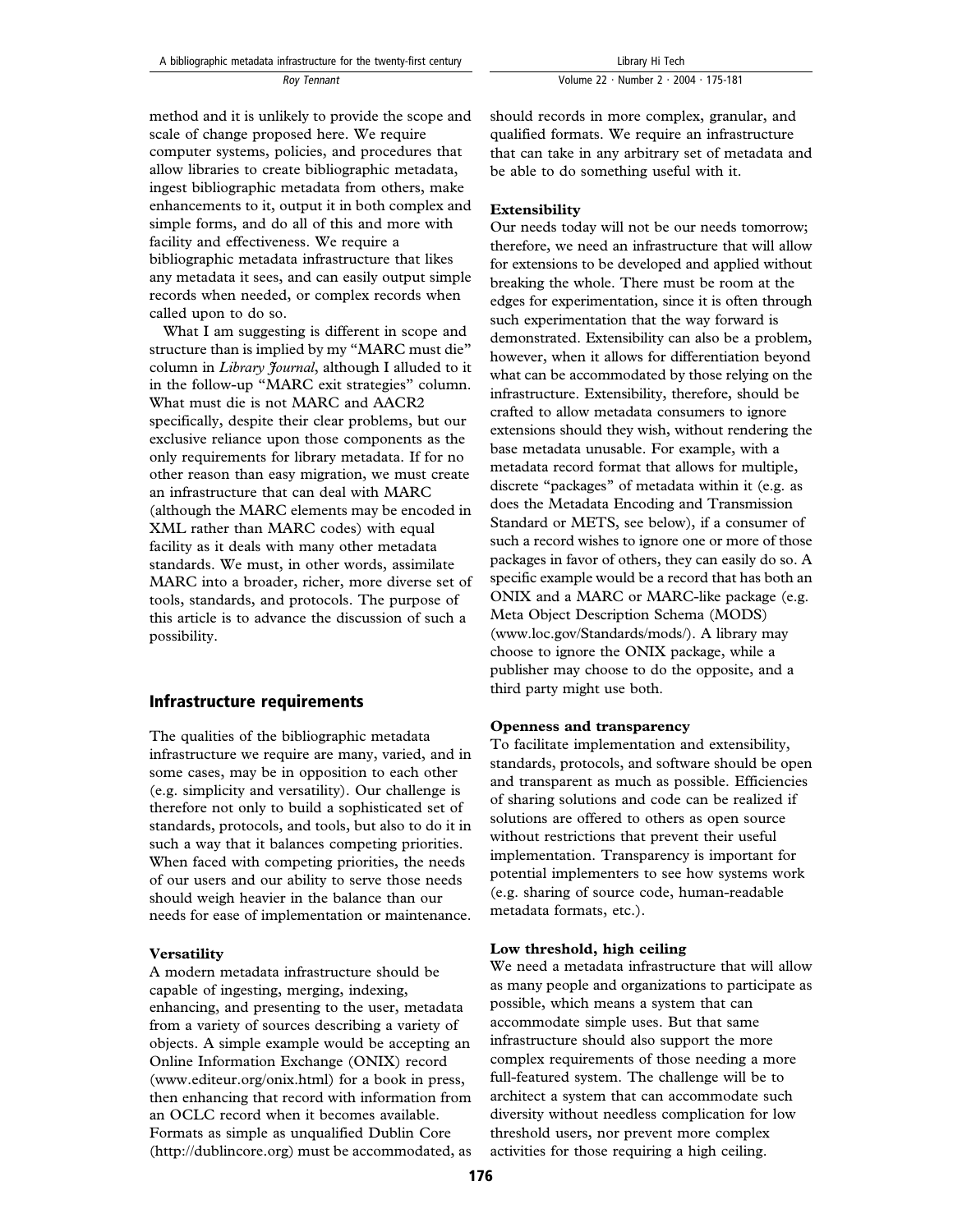Volume 22 · Number 2 · 2004 · 175-181

#### **Cooperative management**

No single organization should own the essential pieces of a new bibliographic infrastructure. In particular, the creation and ongoing management of new metadata standards should occur in as cooperative and inclusive process as is practicable. The METS draft metadata standard is a useful example of such cooperative standards development, in which a number of research libraries are participating through the Digital Library Federation in a process managed by the Library of Congress.

#### Modularity

The systems we use to create or ingest metadata, and merge, index and serve up or export that metadata should be modular in nature. That is, with a modular system it is possible to replace a component that performs a specific function with a different component, without breaking the whole. For example, a metadata infrastructure that uses XML should be constructed in such a way that whichever XML parser is being used, it can be swapped out for a different one when needed, without adversely affecting other parts of the infrastructure.

#### Hierarchy

A modern bibliographic metadata infrastructure must be capable of handling hierarchical information. For example, the table of contents of a book is inherently hierarchical, and there is no good place to put this data in the MARC record. Given an appropriate metadata infrastructure (see below), hierarchy could be handled very easily.

#### Granularity

Granularity is a key quality of metadata. If a personal name is encoded as:

<person>

<name>Gabriela García Márquez</name>  $<$ /person $>$ 

rather than something like:

 $<$ person $>$ 

<name type="family">García Márquez

 $<$ /name>

<name type="given">Gabriela</name>

 $<$ /person $>$ 

it will be difficult for software to process names consistently and correctly. Therefore, metadata must be of a sufficient granularity to support all intended uses. Metadata can easily be insufficiently granular, while it would be the rare case where metadata would be too granular to support a given purpose (for more discussion of granularity, see Library Journal, 2002).

## Graceful in failure

After experiencing the rather forgiving search systems offered by Internet search systems such as Google<sup>TM</sup>, many of our users are likely dismayed to learn how easy it is to fail when searching our library catalogs. Many of our systems will return zero hits rather than do the best that can be done with what is entered. Modern search systems are capable of offering alternate spellings, returning hits ranked by the number of entered terms that are found in the records, or even performing the search using a different index after failing in the selected index. But such features are still rare in most of the bibliographic metadata search systems we offer our users.

## A proposal

We do not need a bibliographic record format. We need a bibliographic metadata infrastructure that has a number of components, each of which may have multiple variations. Our systems must be able to accommodate a great diversity of record formats to provide us with the flexibility and power that only such diversity can provide.

Therefore, although I touch on specific metadata formats that are in use today, or that promise to be useful in the future, it is not meant to be an inclusive and exclusive list. Rather, this proposal is aimed at creating an environment that is welcoming  $to$  – and effective for – metadata formats yet to be created. Should we do our work well, choosing to use a new metadata format will not require us to make substantial changes to our underlying infrastructure. A robust metadata infrastructure should be able to accommodate new metadata formats by creating or applying tools specific to that format, explained in greater detail below.

#### **Transfer schema**

The transfer schema (for which clearly XML is the most reasonable solution) must be able to accept any arbitrary package of metadata. We need a method to pass records that may have metadata containers using ONIX, Meta Object Description Schema (MODS), Dublin Core, or virtually any other format.

A draft standard that does just this is the Metadata Encoding and Transmission Standard (METS (www.loc.gov/Standards/mods/), see also related articles in this issue). Figure 1 illustrates a METS record with all major segments of the record collapsed. Note how one container holds a MODS record, consisting of a translated MARC record from the UC union catalog, while another holds a record called "ucpress", consisting of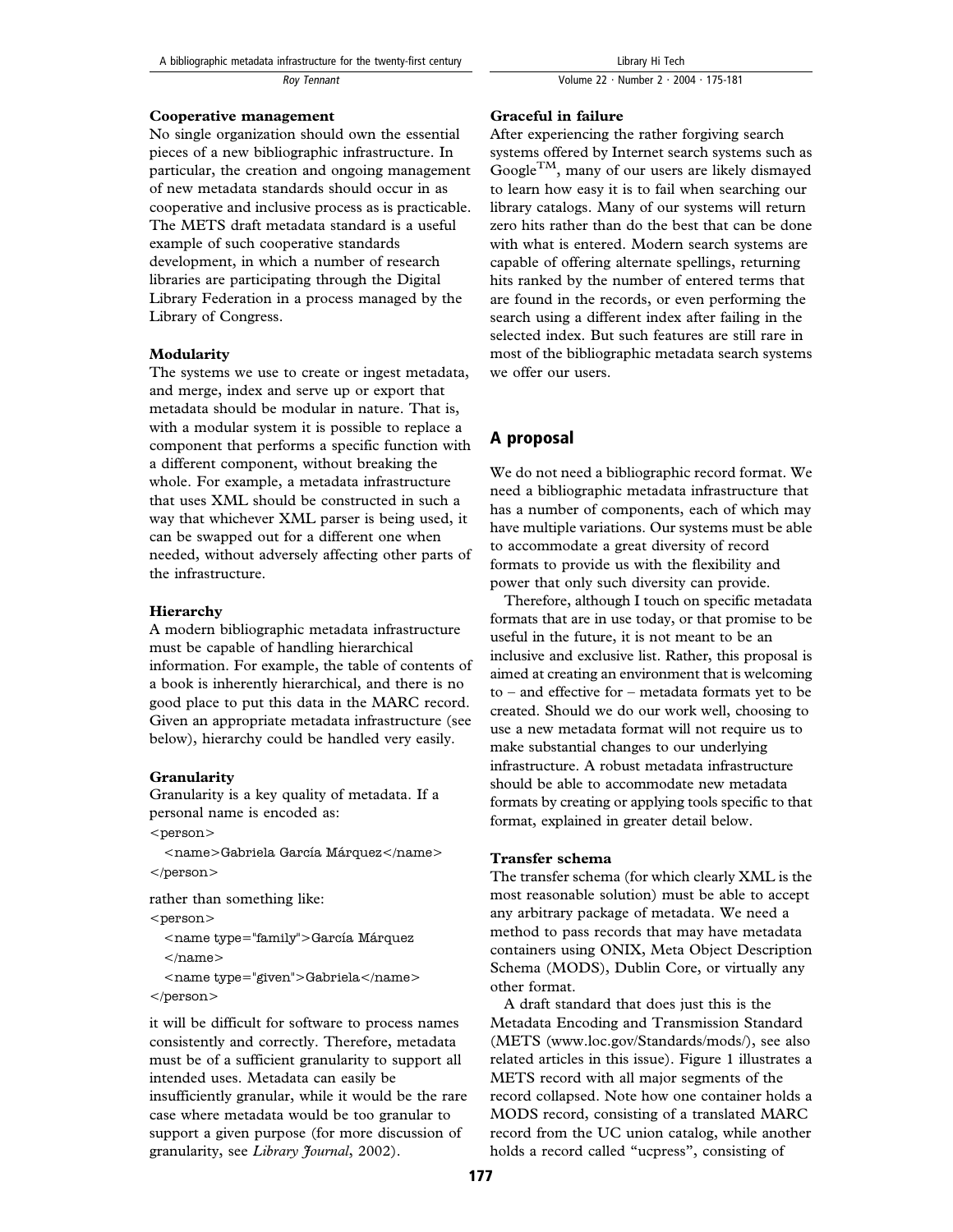Volume 22 · Number 2 · 2004 · 175-181





bibliographic metadata from an in-house database at the University of California Press.

This example illustrates how a transfer syntax like METS can carry containers of metadata adhering to different standards, or indeed no standard at all, and be associated with the same object. In this particular case, fields are indexed from both records for user searching and display.

#### Bibliographic schemata

As mentioned above, we need the ability to ingest, manipulate, and output metadata in a variety of formats. Some of these formats will initially include MARC, MODS, Dublin Core, and ONIX. There are many others, and still more that have yet to be developed, all of which may eventually need to be accommodated in some way. These various bibliographic schemata must be welcomed within our bibliographic metadata infrastructure, and be made searchable, displayable, and exportable.

#### **Application rules**

Schemata alone will be insufficient - we will also require rules and guidelines on their application and use. We will likely need general rules, as well as schema-specific rules, similar to the way that MARC has been the encoding and transfer syntax of the cataloging rules expressed in AACR2.

#### **Best practices**

Beyond specific rules that must be followed for compliance, there exists a grey area where

implementations may vary. This is both a good and bad thing. The good aspects have to do with the ability to experiment, to make adjustments for local needs, etc. Where this becomes "bad" is when local variances harm interoperability. Therefore, it will be helpful to build a set of "best practices" beyond the scope of application rules, that illustrate the best ways to implement a given infrastructure component.

#### **Crosswalks**

I have recently said that librarians must be able to say "I've never metadata I didn't like" - or that we can walk, talk, eat, and drink metadata of all varieties. To be proficient at this will require crosswalks, or algorithms for translating metadata from one encoding scheme to another in an effective and accurate manner. A number of crosswalks already exist for formats such as MARC, MODS, and Dublin Core. Besides using crosswalks to move metadata from one format to another, they can also be used to merge two or more different metadata formats into a third, or into a set of searchable indexes.

#### Indexing and display

A heterogeneous metadata infrastructure presents particular challenges to effective indexing and display. When can a field in one metadata format be treated the same as a field in another? How can we logically deal with significant variances in the metadata we wish to search and display as a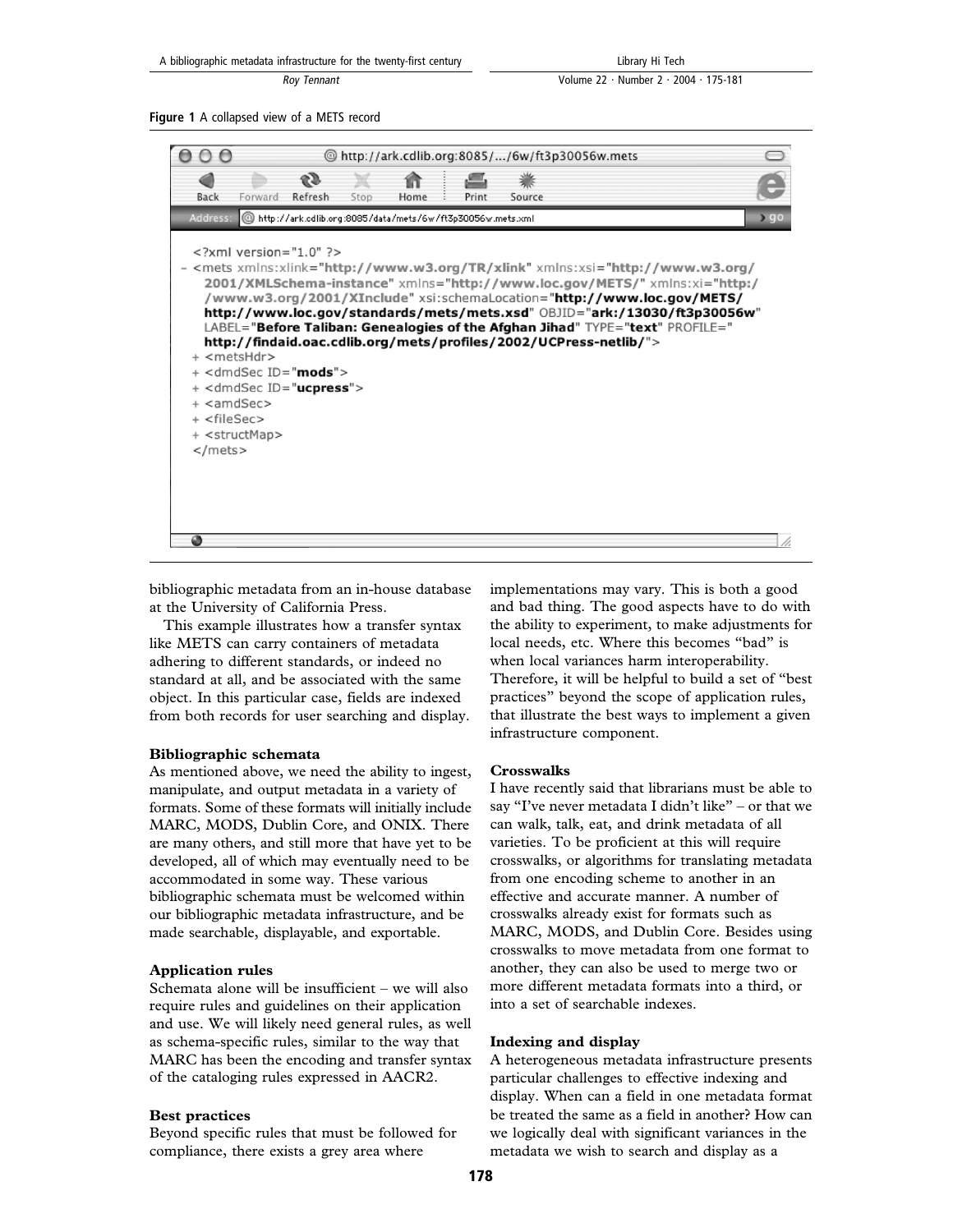Volume 22 · Number 2 · 2004 · 175-181

unified whole? How do we rectify differences in metadata quality, encoding practices, and granularity? Likely we will need to use a variety of strategies depending on the situation. Crosswalking may be sufficient in some cases, while on the other extreme we may find that only human intervention will fix some problems.

#### Enrichment

A robust metadata infrastructure will offer opportunities for metadata enrichment - both human and machine-based. For example, book records could be enriched with such things as book reviews, cover art, and the table of contents. These items are already making it into some library systems, but with a robust infrastructure they could also be augmented by such things as robotcollected metadata - wherein software queries other systems and collects relevant metadata to add to the record, in a special encoding for what may be only partially trusted information.

#### **Tool** sets

As we begin to build and use this new metadata infrastructure (as is already happening at OCLC, RLG, and large research libraries), we will begin to accrete tools that can be used to create and manage our metadata systems. For example, XSLT stylesheets for parsing records from one format to another, from XML to an HTML screen display, etc. These tools can be made available to others, and thus enable other libraries to implement this new infrastructure with greater facility and ease. We are already seeing this happen with the Library of Congress making available tools for translating MARC records into MODS, OCLC making available its FRBR algorithm, and METS implementers offering tools for METS record creation and translation.

## Relationships with other standards and protocols

Given an appropriate container/transfer format, virtually any bibliographic metadata format could be accommodated by a well-architected metadata infrastructure. Therefore, existing standards such as MARC (as expressed in XML), Dublin Core, as well as emerging standards such as MODS can all be used as carriers of bibliographic metadata. This will enable us to absorb our legacy systems while also offering new opportunities hitherto impossible.

Interoperability and access standards such as the Open Archives Initiative Protocol for Metadata Harvesing (OAI-PMH) (www.openarchives.org/ OAI/openarchivesprotocol.html) and the Simple Object Access Protocol (SOAP) (www.w3.org/TR/ SOAP) are likely candidates for support in a fullfeatured metadata infrastructure. These protocols offer a low-overhead way to make bibliographic metadata available to others, for services such as federated searching.

#### **Implementation issues**

Large professional organizations such as OCLC, RLG, and ARL, the Library of Congress, large research libraries, and imaginative and committed individuals must lead the way. Luckily, they mostly already are. One of the prime examples of leadership in this area is the development of METS. Springing from a real need to have a metadata container capable of ingesting and preserving the richness of a variety of metadata standards, as well as the structure of a complex digital object or set of objects, the METS development effort holds great promise for the kind of metadata infrastructure I envision here. The leadership in developing this standard comes from the sources named above, which is no surprise. Those kinds of organizations are both the best suited for such activities (having generally more resources to apply), as well as the most in need of such cutting-edge solutions for digital library problems.

## **Challenges**

Moving from a bibliographic infrastructure that is relatively homogenous (MARC21 and AACR2) into a diverse universe of metadata managed and controlled by a variety of library and non-library groups will clearly have its challenges. This short list of challenges is unlikely to be complete, but it may serve as the beginning of an honest assessment about what we must address to achieve the desired state as outlined in this article.

## Adapting to a diversity of record formats

In moving into the brave new world I describe here, we will be leaving the familiar shores of MARC and venturing out into an ocean where we must be able to deal with just about anything that comes our way. For example, if we want to provide searching of working papers to our clientele, we will need to be proficient with the OAI Protocol for Metadata Harvesting and the Dublin Core metadata standard. If we wish to make tables of contents, book covers, book reviews, and other types of information available for the items we own, we will find a need for new metadata standards that will more easily and effectively accommodate such features (yes, many libraries and vendors are making MARC stand on its head to do these things now, but if they are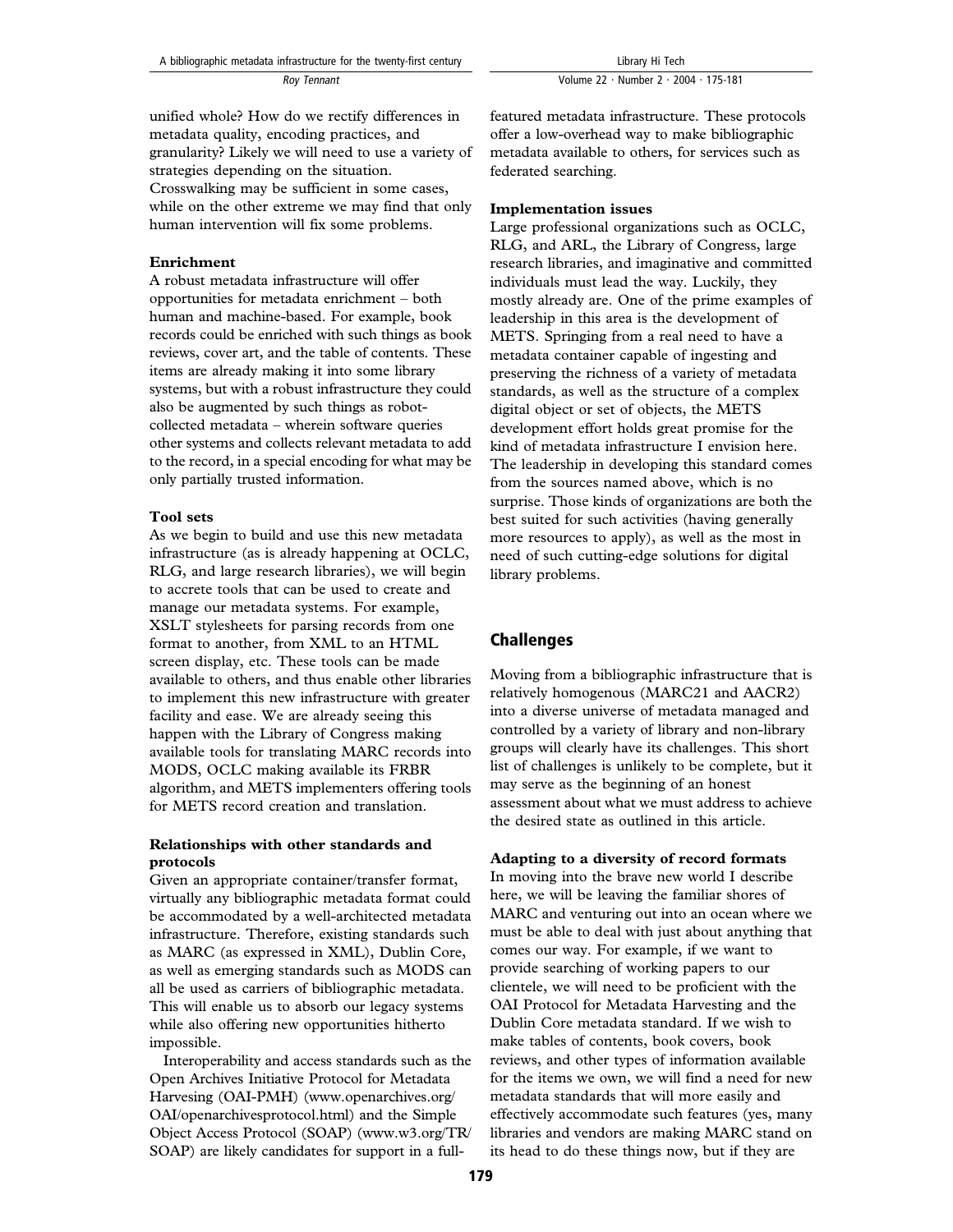based on MARC, they are stop-gap solutions that do not provide a strong foundation for the future).

OCLC has already begun laying the foundation for a diversity of bibliographic records formats and types, by rebuilding WorldCat<sup>\*</sup> from the bottom up. "Extended WorldCat" as it is called by OCLC staff, stores records using an internal XWC (for Extended WorldCat) XML-encoded format in an Oracle 9i database. Although presently only taking in MARC21 and Dublin Core records, this infrastructure can potentially include records of a variety of types. The goal is to be able to accept virtually any bibliographic record, provide searching and display of the record, and output it in its original format when called upon to do so. This effort appears to be one of the first major projects to create something similar to the bibliographic infrastructure described here and will likely provide some early lessons on what works and what does not.

#### **Crosswalking and merging**

Taking records for the same object from different input streams and formats and making a merged record that retains the best of the granularity and qualification of the original records is clearly a challenge. But add to that the necessity of creating indexes, search result displays, etc. and the breadth and depth of the challenge begins to become clear.

OCLC has done some interesting work in the area of crosswalking in their Metadata Switch project (www.oclc.org/research/projects/ mswatch). The idea is to create a software service that can take a record in one format as input, and output that record in a different metadata format. This service would logically be offered via a Web Services interface, so that the entire interchange can happen using software only. Such a service would allow distributed systems to take advantage of a robust central infrastructure for record translation and crosswalking. Early findings in this project suggest that while some records can be crosswalked in a straightforward manner, others will require first mapping them to an "interoperable core" before the translation process can be completed (Godby et al., 2003). As is the case in many situations, to appear simple from the outside there must be sufficient internal complexity. OCLC's experience appears to indicate that we have not yet plumbed the full extent of the required internal complexity to create a simple service for metadata translation.

Accurate record merging is a challenge even with a relatively homogenous data stream (e.g. MARC and AACR2), but with heterogeneous record formats and rules for applying those formats, it is a challenge that may only be partially met for quite

some time. The International Standard Text Code (ISTC) may help (www.nicbric.ca/iso/tc46sc9/istc/ htm), as may perhaps the algorithms being developed in support of implementing the concepts of the FRBR. But widespread implementation will take time, and meanwhile we will need to do the best we can with what we have.

In addition, "merging" can have different meanings depending on the result desired. One type of merging takes two or more metadata records for an item and merges them into one record that is not intended to be displayed or exported as separate records again (i.e. "unification"). Another type of merge would retain the information required to reconstruct the separate records again (i.e. "federation"). Federation of records would be required if a system must be able to provide the original records from which the merged version was created (for example, if different contributing organizations needed to maintain their version of the record).

Indexing different record formats into a single index will require crosswalking different fields into the same virtual index for searching. Where record formats have fields not found in other formats, or that have metadata that are of a different granularity (e.g. no distinction between first and last personal names), there will be problems.

The challenge of display can conceivably be met by the provision of different display profiles for different types of records, but doing this in a way that will not be confusing to the user will again be a challenge. It may be easier to create summary displays or brief records that appear relatively homogenous, but full record displays will likely exhibit more divergence.

#### **System migration**

To migrate from systems based on

MARC/AACR2 to the infrastructure proposed here is clearly a significant undertaking. As anyone who has ever been involved with migrating from one integrated library system to another knows, even moving from one system based on MARC/ AACR2 to another can be daunting. Within this context, the changes proposed here must clearly be fostered by cooperation at a national, and perhaps international, level and carefully staged. However, this proposal is about inclusion if it is about anything, and therefore our existing records can certainly be included, albeit in an envelope that can accommodate other record formats.

But despite the very real challenges of a systemic and widespread migration to a new kind of metadata infrastructure, I believe that it is both necessary and achievable. We can no longer afford to have systems that are inadequate to meet both